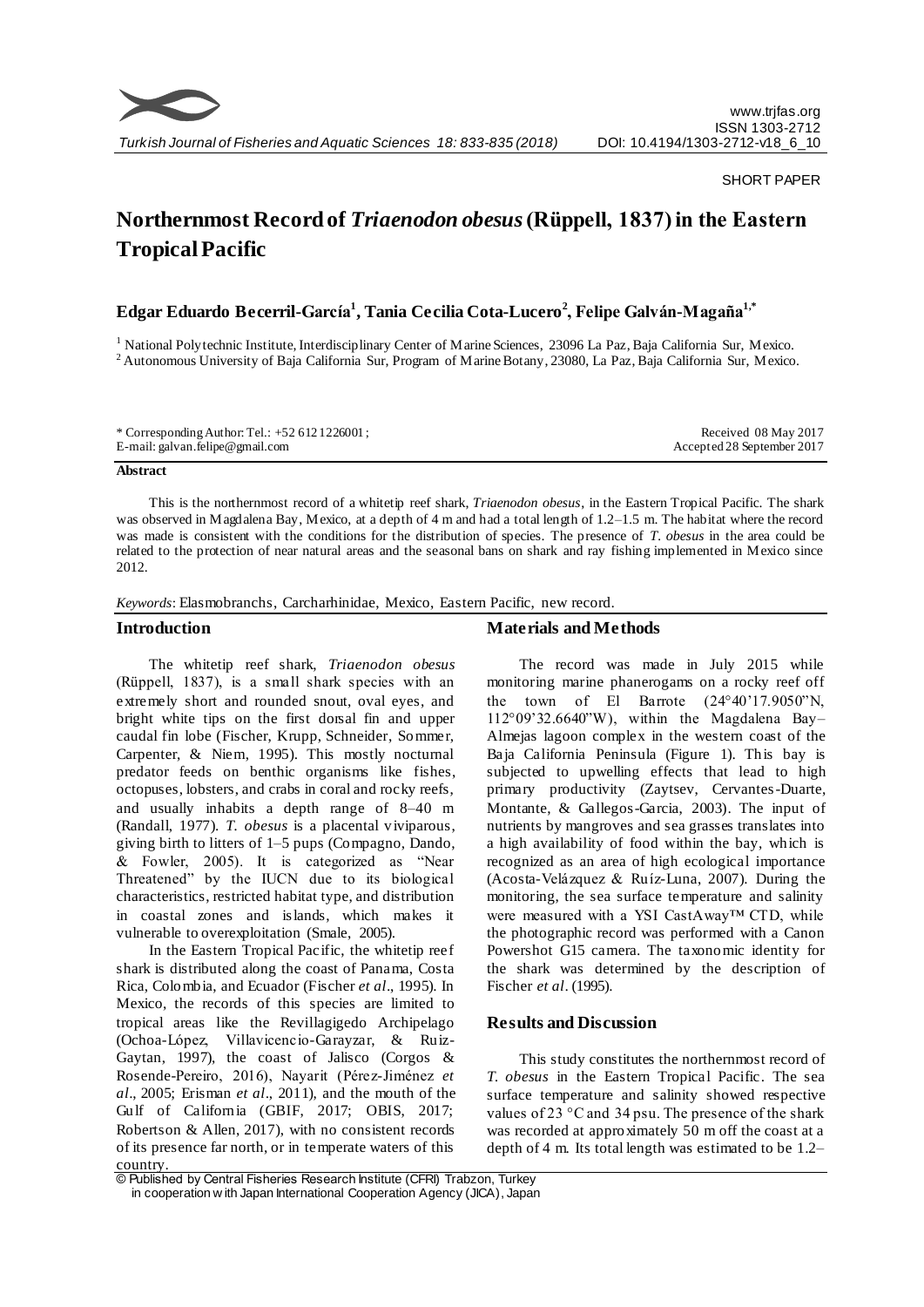1.5 m and it was identified as *T. obesus* by noting the presence of two white tips on the first dorsal fin and caudal fin, oval eyes, as well as the elongated and slender shape typical of this species (Figure 2). The sex of the specimen, however, could not be determined.

The average annual sea surface temperature in Magdalena Bay-Almejas Bay ranged from 18-24°C (Lluch-Belda, Hernández-Rivas, Saldierna-Martínez, & Guerrero-Caballero, 2000), so the presence of rocky reefs, the availability of prey as well as the environmental conditions observed when recording the shark are consistent with the habitat previously described for *T. obesus* (Randall, 1977; Fischer *et al*., 1995). Although El Niño-Southern Oscillation could have an indirect effect on the presence of the organism in the bay, related to an increase of water temperature during July 2015 (Cervantes-Duarte & García-Romero, 2016), the record itself and the related conclusions to El Niño effect are beyond the scope of this study.

Sightings of some species like the bull shark *Carcharhinus leucas*, lemon shark *Negaprion brevirostris*, tiger shark *Galeocerdo cuvier*, and whitetip reef shark, have increased at some diving sites of the southern Baja California Peninsula coast over the last years (Reyes-Bonilla *et al*., 2016; OBIS, 2017). These sightings may be related to protected areas like Cabo Pulmo National Park and Cabo San Lucas Flora and Fauna Protection Area, as well as the



**Figure 1.** Previous sightings and new record of Triaenodon obesus in Baja California Sur, Mexico.



**Figure 2.** Whitetip reef shark in a rocky reef at El Barrote, BCS, Mexico.